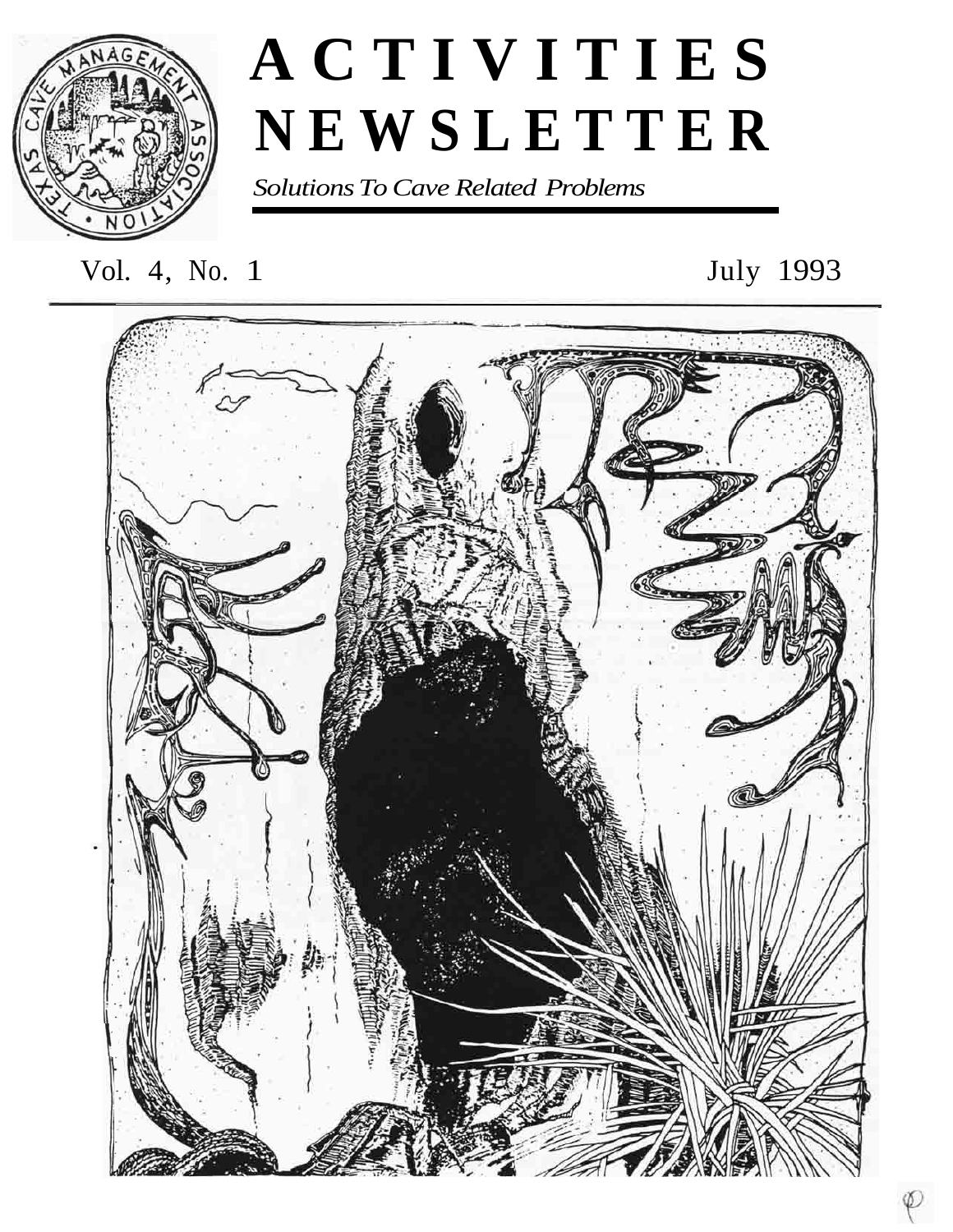The TOMA Activities Newsletter is the offi-<br>TABLE OF CONTENTS cia1 publication of the Texas Cave Management Association, a Conservancy of the National Speleological Socity. Distribution is free to TCMA members. Associate membership costs \$10 annually. Lifetime membership, in equal \$25 installments, is \$100. Send membership requests to the TCMA Treasurer, 504 Kimbrough, Fort Worth, TX 76108. Additional complimentary copies are distributed on a temporary basis at the Editor's discretion to cave owners, NSS members and internal organizations, and others involved in cave conservation projects.

POSTMASTER: Please send address corrections or changes to the Editor, Jay Jorden, 1518 Devon Circle, Dallas, TX 75217-1205; phone (214) 398-9272.

SUBMISSIONS: Articles and other Activities Newsletter correspondence should be sent to the Editor.

Copyright 1993 Texas Cave Management Association except as noted. NSS internal organizations may reprint any item first appearing in the Activities Newsletter as long as permission is first obtained from the TCMA and a copy of the newsletter containing the material is mailed to the Editor.

#### **OFFICERS**

| Carl PonebshekBoard Chairman |  |
|------------------------------|--|
| Carolyn BiegertSecretary     |  |
| Bruce Anderson Treasurer     |  |
| Lee Jay GravesDirector       |  |
| Jay JordenDirector           |  |
| Ron RalphDirector            |  |
| Mike WalshDirector           |  |
|                              |  |

| Next TOMA Meeting2              |  |
|---------------------------------|--|
| Environmental Karst Movement. 3 |  |
| TOMA Board Minutes, April7      |  |
| Letter to Membership8           |  |



### NEXT MEETING

Please watch your mail for a postcard containing notice of the next Texas Cave Management Association meeting to be scheduled.

COVER: Pen-and-ink drawing by Kenny McGee.

Typeset at Threshold Communications, Dallas, Texas USA.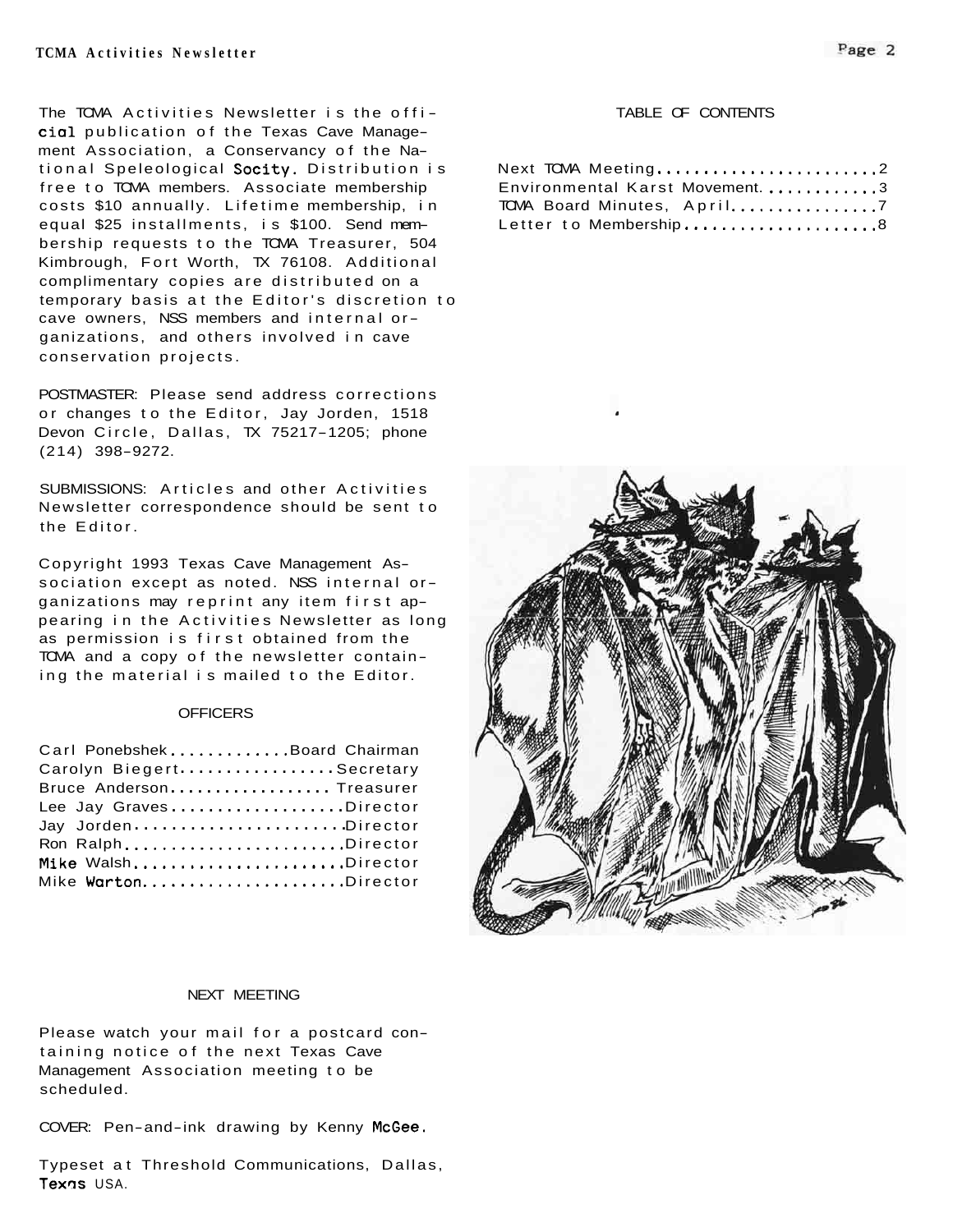## The Environmental Karst Movement of Central Texas; **A** Summary Report

**by** Mike Warton

The decade of the 1980s has marked the beginning points of distinct and meaningful changes of environmental views and concerns for Texas caves and karstland areas. The prime areas in which most significant changes have occurred are described as the " crisis " areas, or areas subject to rapid oncoming construction and development. Prior to 1986, environmental concerns for the protection and preservation of numerous karstland features in these areas were shared on an active basis primarily by cavers, a handful of cave biologists and environmentalist types who recognized early on that many sensitive sites would become lost and/or destroyed in the rapid growth process. A massive wave of growth and development in the Austin and San Antonio areas from 1981 to 1985 heightened environmental awareness and concern as numerous caves and sinkholes were being either filled in or destroyed in the path of new land developments. Local groups of cave explorers and field related in dividuals began efforts to inform various public officials of the devastation, but soon became overwhelmed by the frustra tions and slow reacting responses. Initial responses to the problems were weak and indirect without any specific environmental regulations in effect. Most were simply unaware of the presence of the features aside from any comprehensions of what lay beneath the surface of the what lay beneath the surface of the<br>ground. This was the " climate.of the ground. This was the "climate of the<br>times" in which the Texas Cave Management Association was born in early 1986. This year was particularly marked by an upswing of environmental consciousness across the country for air and water quality controls. At about that time ... as continues to the present day ...<br>"Environmental Karst" has been described<br>by many newspapers and magazines **as** ... ''a science coming of age" in this country.

Among the first agencies to express en vironmental concerns was the Edwards Un-

derground Aquifer Research Center. The time had come in which the scientific recognitions of the role of caves and sinkholes as insurgent recharge paths into the aquifer needed to be launched forth into some form of public education effort. The subject matter had risen to a level of both controversy and concern in the Austin area. That same year, TCMA members served in an advisory capacity to the city of Austin's formation committee to address the importance of karst terrains features. The product of that committee's efforts became known as the Comprehensive Watershed Ordinance of 1986. This ordinance was the first in the area with provision for the <mark>protection/preservation</mark><br>of karst features as **"** recharge features**"** . of karst features as "recharge features".<br>It was also one of the first silent felt victories for the TCMA. A short time later, an Austin- and San Antonio-led effort by concerned cavers attempted to introduce new cave law legislation at the State Capitol.

At about the same time, and unbeknownst to many, noted speleobiologists were making a submission of rare and unique karst invertebrates for potential listings for the Federal Register of Endangered Species (Endangered Species Act of 1973). This effort was led by James Reddell and William Elliott, and much to their surprise, five invertebrates were in the

register in late 1987 (U.S. Fish and Wildlife Service). At the same time, no one would have imagined the degrees of changes to our lives this, and other, environmental regulations would effect.

In 1988. the Texas Water Commission made its move with regulations on karst features, with provision of protection for all karst features to be evaluated or identified as " point recharge'' features. This provision was incorporated into the report-ing processes of all "water pollution abatement" plans for new development in the Austin area jurisdiction. The environ-

mental "gaps" were now filled. Regulation was restricted to the Austin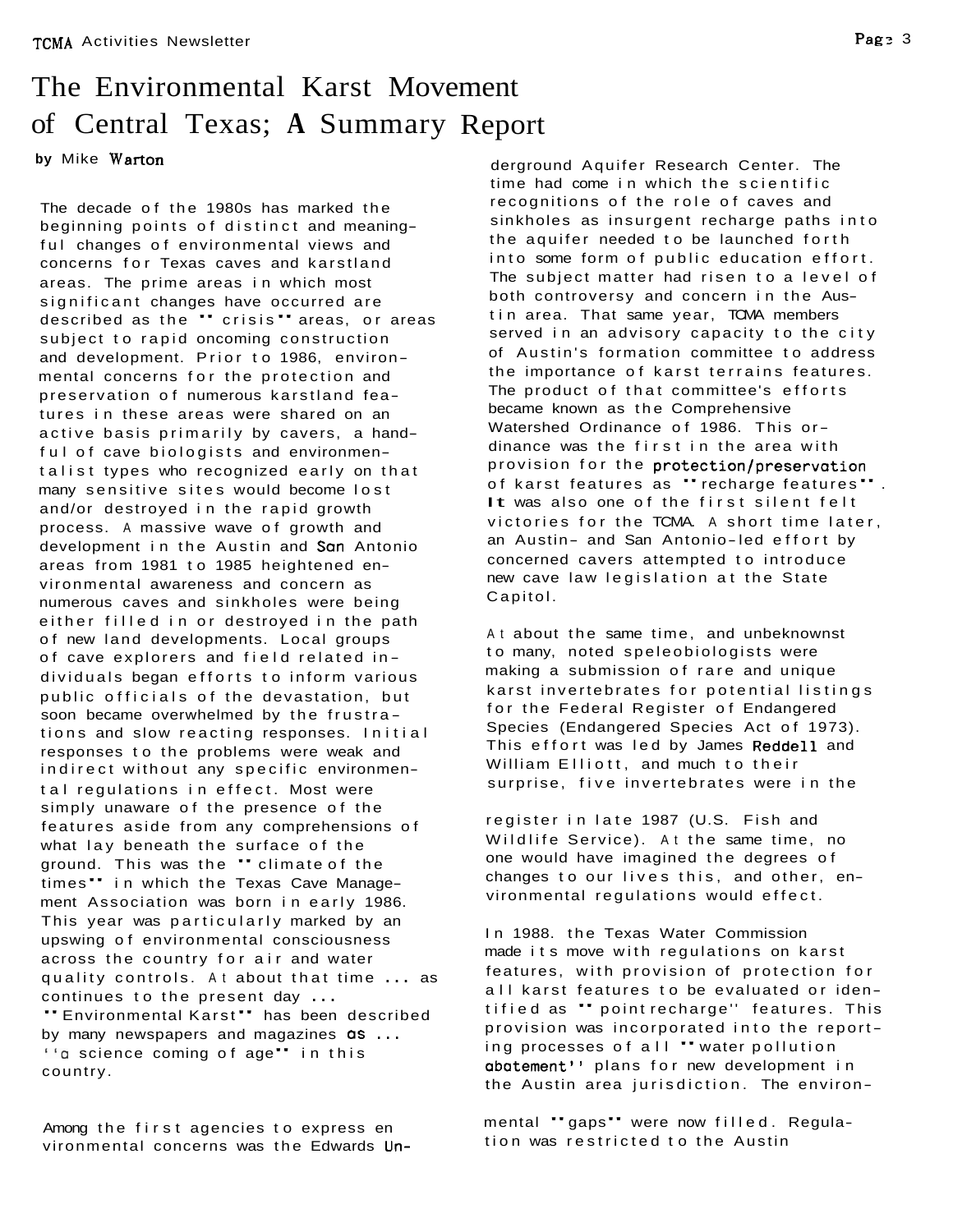metropolitan area (and still is for the most part), but perhaps one of the most meaningful aspects realized is that regulation exists for all governing levels: city, state and federal.

Everything must start somewhere, and the Austin regional area has been the " proving grounds" for environmental karst in Texas. The process of " fine tuning" has been and continues to be under way, however painfully slow and intermittently " politically infested ". To the general public, karst issues as well as ''bird'' issues have been shrouded in a heavy mist of confusion and severe misconceptions. Actually, the " bird " species issues  $-$  arriving at the same time as karst invertebrates -- have done their share in giving overall karst issues a "bad name'' in some quarters via misconceptions and associations. Never has the need been greater for effective public education associations. Never has the need been<br>greater for effective public education<br>programs. Presently, I think that even most cavers are disillusioned about these issues, particularly when blended into the mechanics of the professional business world. **I** would say that it's definitely not a perfectd system, and the " fine tuning" efforts are still less than 50 percent complete. Salvation of concern, however, comes in knowing that there are numerous " key" individuals involved in the "key" individuals involved in the<br>pioneering ways and methods of "how" pioneering ways and methods of **"**how**"**<br>things are done in **"** official**"** karst studies under the governing regulations. As with any form of business, environmental karst work has already seen its share<br>of " fastbuck'' operations, <mark>'client-</mark> of " fastbuck" operations, "client-<br>influenced" assessments and other " creative " inaccuracies. The overall feeling has been an experience of education "Renaissance" style! Personally, any of the above three categories has more than turned my stomach. When it comes to karst, if it's not done right, it's better left undone.

Amidst the general confusion of where things are going, there are a few impor tant things that Texas caving communities should know about the environmental movement: Acceptance that Austin is the nucleus and " proving grounds" for the real and official regulatory movement. As it becomes truly fine tuned, it will

spread into other areas. The endangered species program, as applied to Texas karst, was initially designed to eventually address 41 Texas counties. I believe that hard-nosed political factions will fall and/or bend far enough to incorporate "environmental stabilities " where needed. Yes, it may indeed be too late in some prime areas ... but at least the " train is prime areas ... but at least the " trainis<br>coming!" Water quality programs are also being designed to eventually address the "wholeness" of the Edwards Aquifer, "wholeness" of the Edwards Aquifer,<br>which is one-quarter the size of the state and also the single largest expanse of karst aquifer in the country. Each city's growth situation is more likely than not to eventually develop its own watershed ordinances or adopt another city's for karst that has been proven to work.

The first official study site processed for environmental evaluation under the regulation for "endangered invertebrate species habitat'' was the old Kretschmarr Ranch (the "Parke" residential subdivision site area) in 1988. The site included Tooth Cave from which the original invertebrates were found and studied since the early were found and stadied since the early<br>1960s. This site study project was con-<br>tracted to George and ■ wrote our evalua-<br>tions and interpretations of the site. tracted to George Veni & Associates. tions and interpretations of the site. The first cave gates were built and installed under this regulatory process.

Looking back after five years, **I** can still vividly recall our first meetings in the field with U.S. Fish and Wildlife personnel. It was early on a foggy morning atop the Jollyville Plateau karst. We somehow expected, or at least anticipated, that these representatives would be able to tell us exactly what and how to do things under this study process. Some magically produced set of guidelines would surely be followed. We would now become the students under a federally taught process. Well ... this didn't happen. Instead, we were to become servant to filling the "teacher" role positions of the karst study processes, the finders and evaluators of invertebrate habitats, the databank gatherers of scientific facts and true diligent students of delineated karstlands. Some of us would go on to lead the way and refine many site study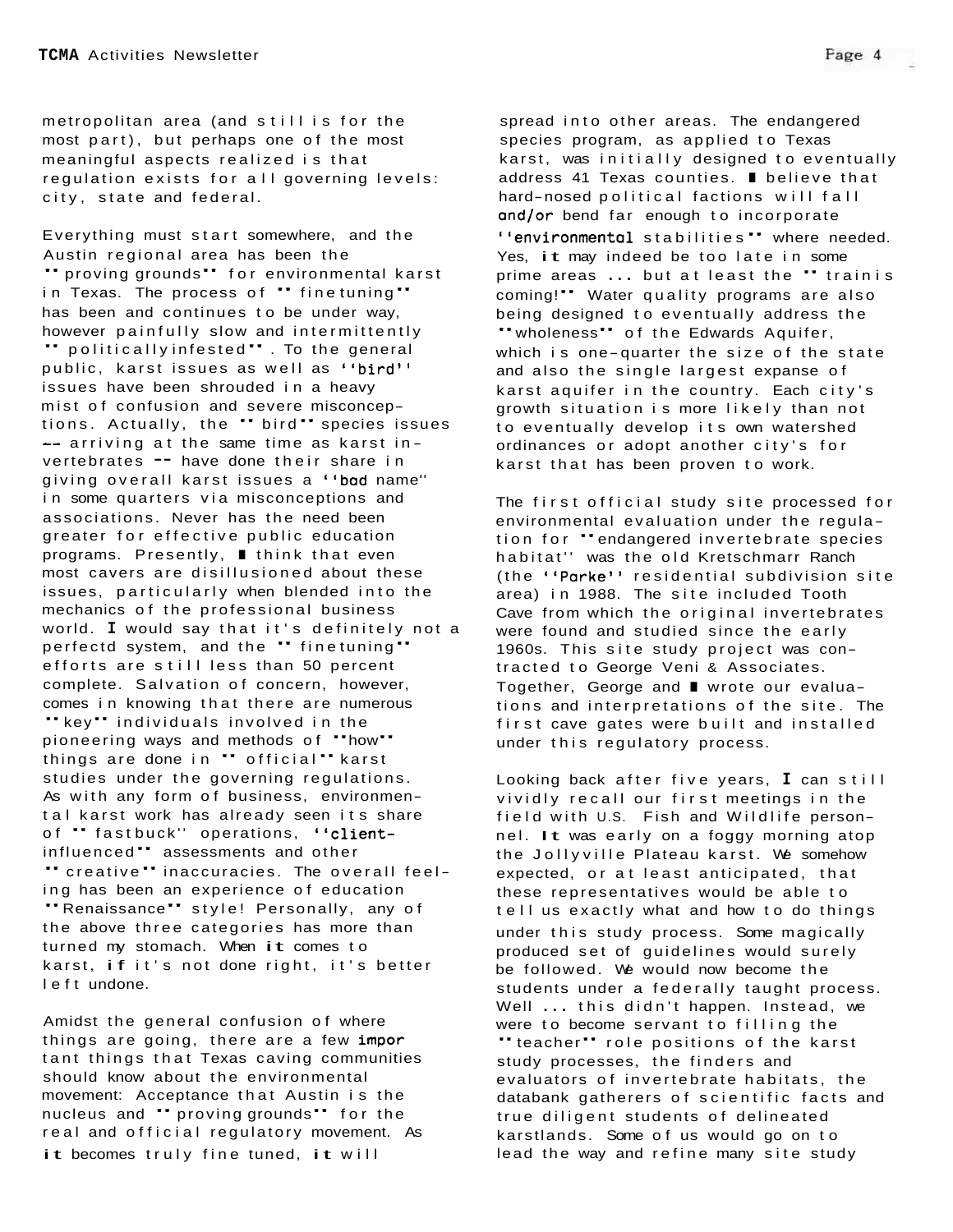processes. A tremendous load of data has been generated since then -- under review has been the difference between usable and non-usable land areas for development (protected preserve lands/sites). As for myself, I was in the right place at the right time, and I had been thrown a ball. I said goodbye to the oilfield and to " soils mechanics" and ran with it all the way to the karstlands goal post. What else can I say? I love karst, and I love my job ... but the paperwork and red tape is killing me! I became an environmental contractor in 1989 and formed a company which has pioneered a fine-tuned method for evaluating and documenting karst features. This has been highly successful due to a strong commitment to do things the right way, because in

this business there can be no shortchanging of quality for quantity in order to develop the above "F.C.R." We are proud of and enjoy an excellent reputation for our work performance. Yes, we have been trying to set an example for the methods in which legal karst work of this nature is done, since there still is no standard or format that's mandatory. We've been told many times locally that we are making other companies look bad. Well, things happen mostly for a reason. I will making other companies look bad. Well,<br>things happen mostly for a reason. I will<br>stick to what I said in the beginning. ''I<br>den't werry shout the compatition " In don't worry about the competition.'' In stick to what I said in the beginning. ''I<br>don't worry about the competition.'' In<br>fact, I really don't care how many people fact,  $\blacksquare$  really don't care how many people do karst work, as long as they do it right!

Since 1988, my company's records have shown this data of new caves produced: Travis County, 66 new caves; Burnet County, 19; Hays, 3; Williamson, 140; Bexar, 4; Coryell, 14. Most (95 percent) of these new caves carries an official 'protected assignment classification " status. Many of these sites are ripe for cave management-stewardship programs.]

A total of 43 caves have been gated in Travis, Williamson, Bexar, San Saba, Crockett and Pecos counties. The largest Texas bat cave gate -- 800 feet in and 110 feet below ground -- was produced at Gorman Cave in 1992 with assistance from the Texas Speleological Association, Texas Parks and Wildlife Department and TCMA v0lunteerS.

Because environmental regulation exists now, whereas it was absent in the past, it has been possible for the TCMA to accomplish many good things. AS we stand back and look at this organization's position in the universe, we can see achievements, shortcomings, accomplishments, failures, strong and weak points. But in our total assessment, we must not forget that no successful organization is built and survives without commitment and the pains of growth and personal sacrifice

This organization recently reached a major milestone marker by suddenly finding itself in the position of a real business organization with assests exceeding \$25,000 (ownership of two cave preserves). Yes, we must account for all our ducks ... . The training wheels have come off!!!

**1** 

Additionally, the TCMA has recently contracted for the management of three environmentally sensitive sites at the Buttercup Creek properties in Williamson County. Technically, the TCMA is the first organization to effectively provide and execute an active, on-site management/monitoring plan for an 'endangered invertebrate species'' and 'major point recharge" site (state and federally protected). The caves are: Marigold, Pebblebrook and Forest Trail. Marigold Cave is the largest with over 400 feet of passage surveyed and more than 1,000 feet of passage explored. This cave also contains the only known perennial (always flowing) cave stream in the entire northern Edwards Plateau.

The TCMA has also recently shifted and extended new site personnel management positions to West Texas TCMA members of the Permian Basin Speleological Society for management of Amazing Maze Cave and 0-9 Well. These members are doing a good job!

Like any organization, this one needs funds and fund-raising events for general operations and to pay bills. More importantly, it needs to communicate well with its members. **I** strongly believe in the TCMA and the purposes and goals for which it was created. A few cannot carry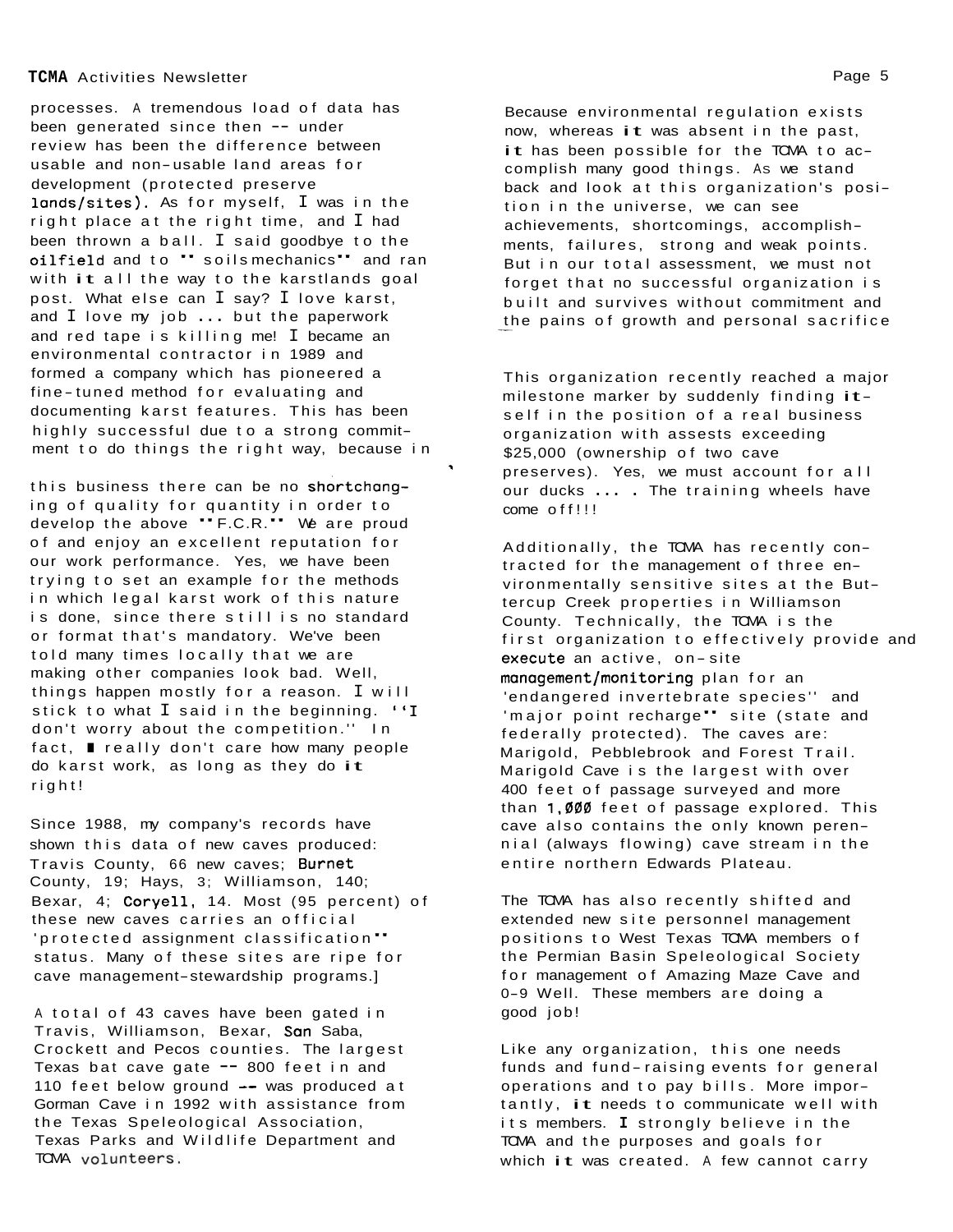TCMA and ensure that it will last. Its future is up to those that truly care, and it is an organization where what an individual does can make a significant difference. The more we can put into it, the more we will get from it.

The city of Austin has finally recognized (after much negotiation) that it needs TCMA's assistance to help identify and inventory the caves and karstlands that it owns. Bill Russell is leading that effort currently, and much progress is being made.

The city of San Antonio desperately needs to develop an environmental ordinance that would begin to provide some protection for the karst features it has left! State and federal regulations for karst need to expand into this area. Massive karst education programs need to be implemented there for the general public, and for many public officials. The political walls must bend at some point to provide environmental protection for karst if that city is to survive off the aquifer. The TOMA should do everything that it can to assist in these processes and support the efforts of the many fine and concerned citizens who live there. Son An-tonio and Austin are the two " crisis zone'' cities of the Texas karstlands. tonio and Austin are the two " crisis<br>zone" cities of the Texas karstlands.<br>Personally, ■ would like to see a branch operation of TCMA formed in San Antonio to help owners more effectively direct their efforts for karst feature protection. After all. San Antonio's environmental scene is altogether a different creature and the protective process will be slow at best. Cavers and friends of karst will surely have to weather a lengthy storm of uncertainty on the road to progress.

Several "range and distribution" projects for karst invertebrates have been undertaken to gather scientific data. These studies are being performed for many reasons. Among them is the potential for the expanded protection of species. An invertebrate species study is currently underway in Bexar County. We remain hopeful that environmental regulation will migrate to Bexar County on the state and federal levels in the near future.

All Texas cavers, wherever you are, need

to fully recognize -- or be reminded of from time to time -- exactly what the TCMA is and why it was founded. This organization is to be managed on an equal basis representation by its duly elected Board of Directors. It cannot be effec tively carried by only one, or two, or even a few. This organization is heavily dependent upon support of Its members (as it should be) and must at all costs communicate with them -- along with actively cultivating their involvement, support and concern. Its effectiveness is based upon commitments to get involved and/or to be involved. Most everyone has a productive talent or ability that can be benefited from and utilized for betterment of karst, its management and future.

In spite of troubled areas, the future for the TCMA to do what it was designed to

do has never been brighter. You and what you do can make the difference. The dif ference will be ultimately reflected in the caves that we know and love, and our share for preservation in the world's environment in which we must live, and hopefully survive! **.+~g>y~;~~~~~~~!~~?~~.?~<@\$;g~<~;~~~~>~>>~~\*>@.\$~** . . . . . . . . . . . .

## Texas Cave Management Association Meeting Notes, 27 April 1993 **by** Ron **Ralph**

The Board of Directors' meeting was called to order at 7 p.m. on April 27, 1993 at the Jack-in-the-Box restaurant in Austin.

Present: Carl Ponebshek, president; Mike Walsh and Mike Warton, members; and Ron Ralph, member and recording secretary

Item 1: Ralph moved to adopt as follows (amended):

a. Expenditures from committee budgets must be approved by the officers prior to payment by the treasurer.

b. Certain routine bills such as post office box, insurance, newsletter expenses and property taxes, when designated by the board, will be paid automatically by the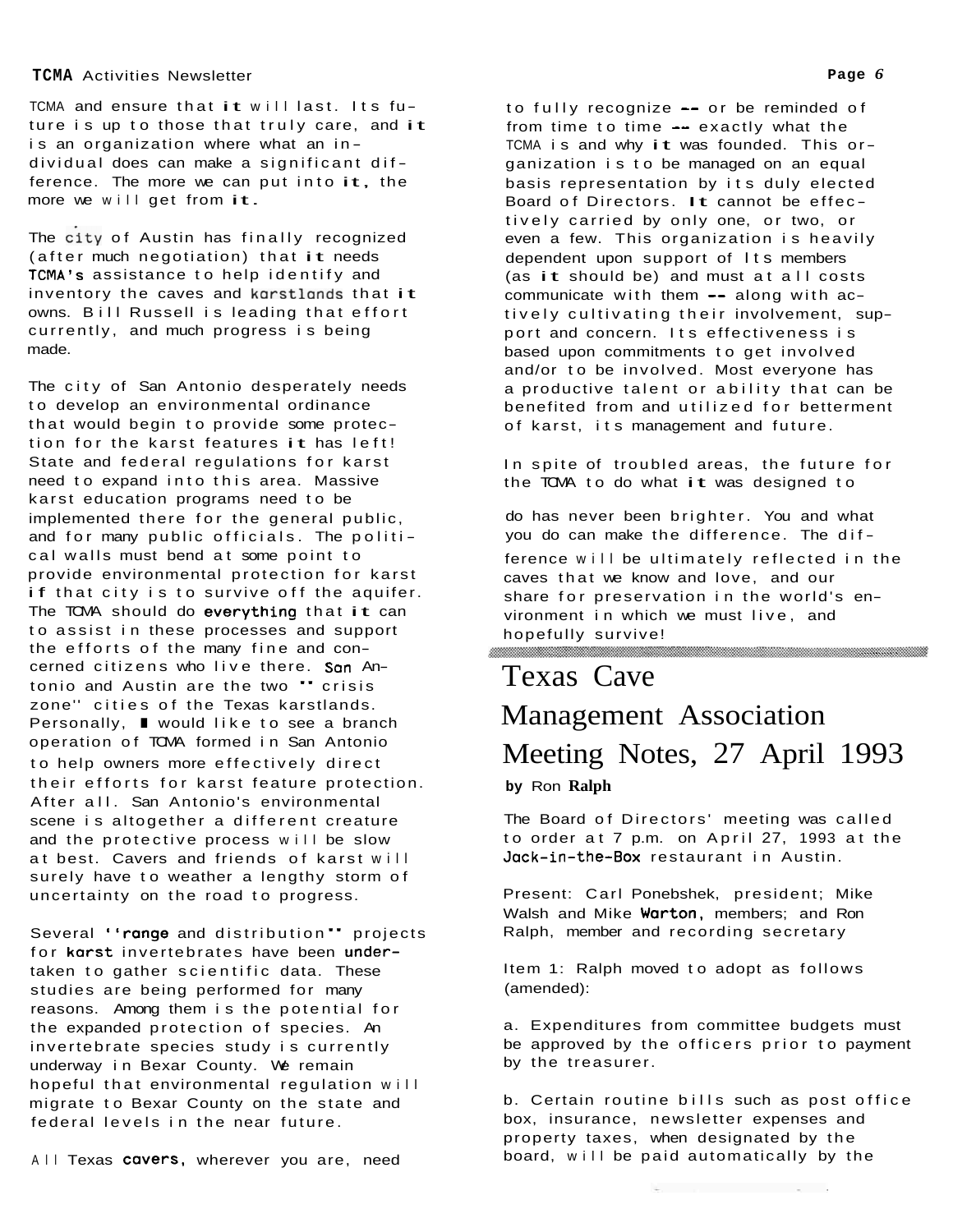treasurer.

c. All other expenditures must be authorized by vote of the board prior to payment by the treasurer.

d. Both routine and authorized expenses will be reported monthly by the treasurer showing beginning and ending balances.

e. The treasurer's monthly report will be reported to and approved by the board at the next regularly scheduled meeting.

f. The signature card will be changed to require only one signature; the treasurer and onoe or two board members will be authorized to sign checks.

g. The board instructs the previous executive director to furnish all missing checks (about 44) to the treasurer for reconciliation.

h. The executive director will initiate a new election procedure to include ballot mail back to a ballot committee composed of non- contestants.

Warton seconds; passed unanimously

Item 2: Ponebshek moved to recruit Bruce Anderson to assume duties as TCMA treasurer. Ralph seconds.

Discussion: Board requests treasurer to set up subdivisions of the account to differen tiate receipts and expenditures in various categories. Passed unanimously.

Item 3: Warton moved to adopt seven recommendations as amended as TCMA policy:

a> List sales inventory currently in the possession of TCMA, including items held by Mike Walsh, Donna Anderson, Pat Copeland and Lee Jay Graves.

TEXAS CAVE MANAGEMENT ASSOCIATION

Recommended new money handling method to satisfy and protect our nonprofit status:

1. List sales inventory currently in the possession of TCMA, including items held by Mike Walsh, Donna Anderson, Pat Copeland and Lee Jay Graves.

2. Supply treasurer a list of inventoried items along with the purchase price or acquisition cost of each item.

3. Supply treasurer with list of current TCMA properties, including current market value of each (approximate if unsure.)

4. Supply treasurer with list of all current TCMA equipment with current market value (approximate if unsure.)

5. When a bank deposit is made, copies of all checks and deposit receipts will be sent to the treasurer.

6. TCMA dues paid by check will be accounted for in item No. 5. Double receipts will be issued for dues received in cash: one for the member and one for the treasurer. Cash will then be deposited in the bank.

7. All future purchases must have an offsetting receipt.

The treasurer, Bruce Anderson, and **I** feel that these new methods are necessary to bring our bookkeeping system into compliance with standard accounting procedures.

Respectfully submitted, Ron Ralph

## An Open Letter to

## the TCMA Membership

June 27, 1993

Dear TCMA Member:

No doubt, you are wondering about this month's mailing to you as a Texas Cave Management Association member detailing efforts to reconstruct some financial records. What led to these efforts will help you get a perspective on the organization to which you've paid dues. As TCMA directors, we are